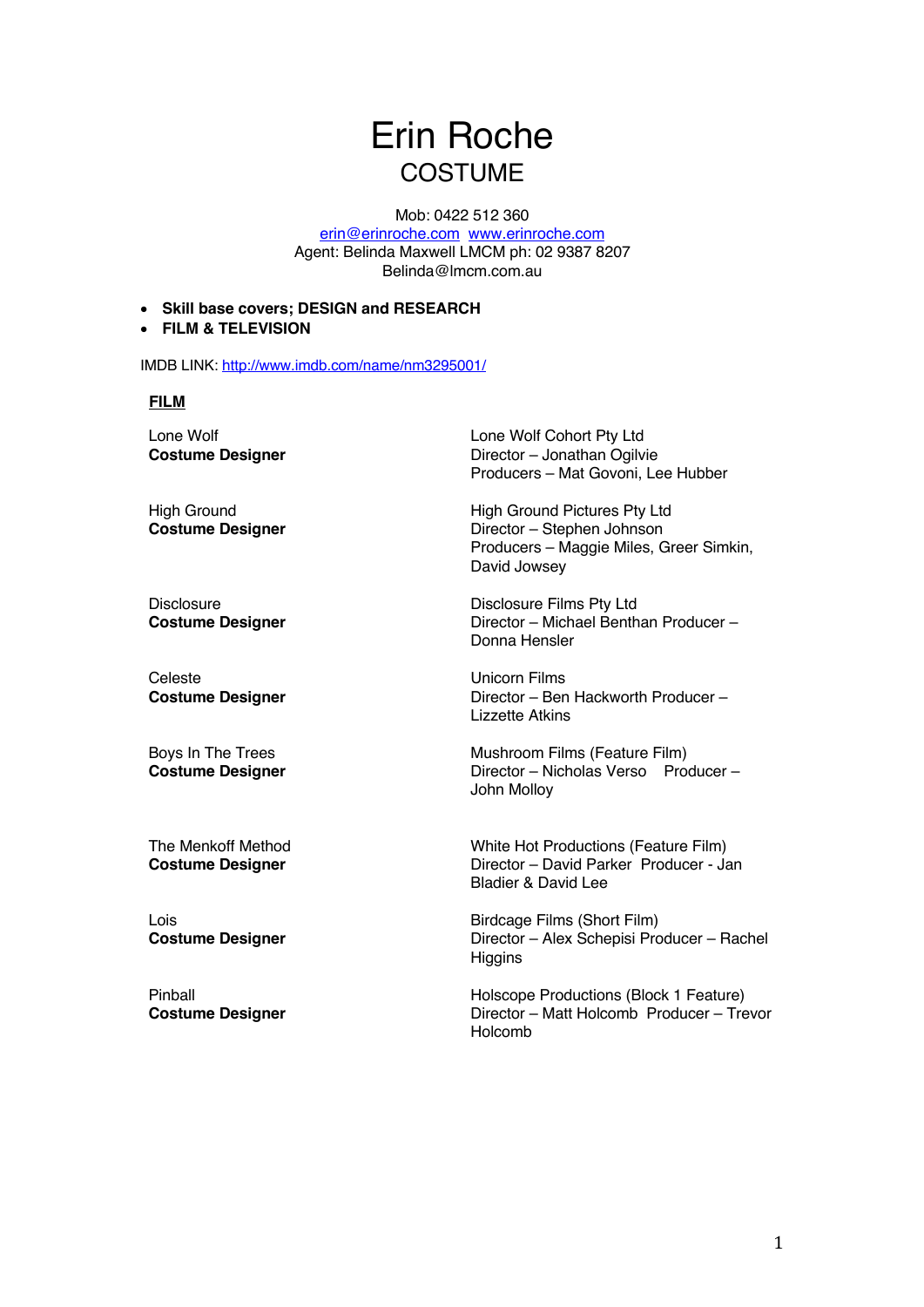#### **TELEVISION**

Clickbait 8 part TV series (Eps 7 & 8) **Associate Costume Designer**

How to Stay Married Season 2 8 part TV series **Costume Designer**

Sisters Season 1 7 part TV series **Costume Designer**

The Wrong Girl Season 1 8 part TV series **Costume Designer**

The Beautiful Lie 6 part TV series **Costume Designer**

House Husbands Seasons 1-3 TV series **Costume Designer**

Beaconsfield TV movie **Associate Costume Designer** 

## **COMMERCIALS**

QANTAS: Feels Like Home 2017 **Wardrobe Stylist**

NAB: Made For Human **Wardrobe Stylist**

Holiday at home: TAC **Wardrobe Stylist**

**QANTAS Wardrobe Stylist**

Ch 11 Neighbors & Animation Fixation IDs **Wardrobe Stylist**

Netflix Producers – Tony Ayres, Joanna Werner, Tom Hoffie Director – Cherie Nolan

Princess Pictures & Channel 10 Producers – Penny Brown, Jenni Tosi, Peter Helliar Directors – Amanda Brotchie, Mat King, Peter Helliar

Endemol & Channel 10 Producer – Imogen Banks Director – Emma Freeman

Playmaker & Channel 10 Producers – Tom Hoffie & Judi McCrossin Directors – Daina Reid

Endemol & ABC Producers – Imogen Banks & John Edwards Directors – Glendyn Ivin & Peter Salmon

Playmaker & Network 9 Producers – Sue Seeary & Drew Proffitt Directors – Geoff Bennett, Ian Barry, Grant Brown, Shawn Seet, Karl Zwicky, Lynn-Maree Danzey, Shirley Barrett

Southern Star Productions Director – Glendyn Ivin Producers – John Edwards & Jane Liscombe

EXIT (TVC) Director – Glendyn Ivin

ROBBER'S DOG (TVC) Director – Adam Stevens

EXIT (TVC) Director – Glendyn Ivin Producer – Karen Sproul

EXIT (TVC) Director – Glendyn Ivin Producer – Karen Sproul

Network 10 (TVC) Director – Ed Holmes Producer – Lesley Kelleher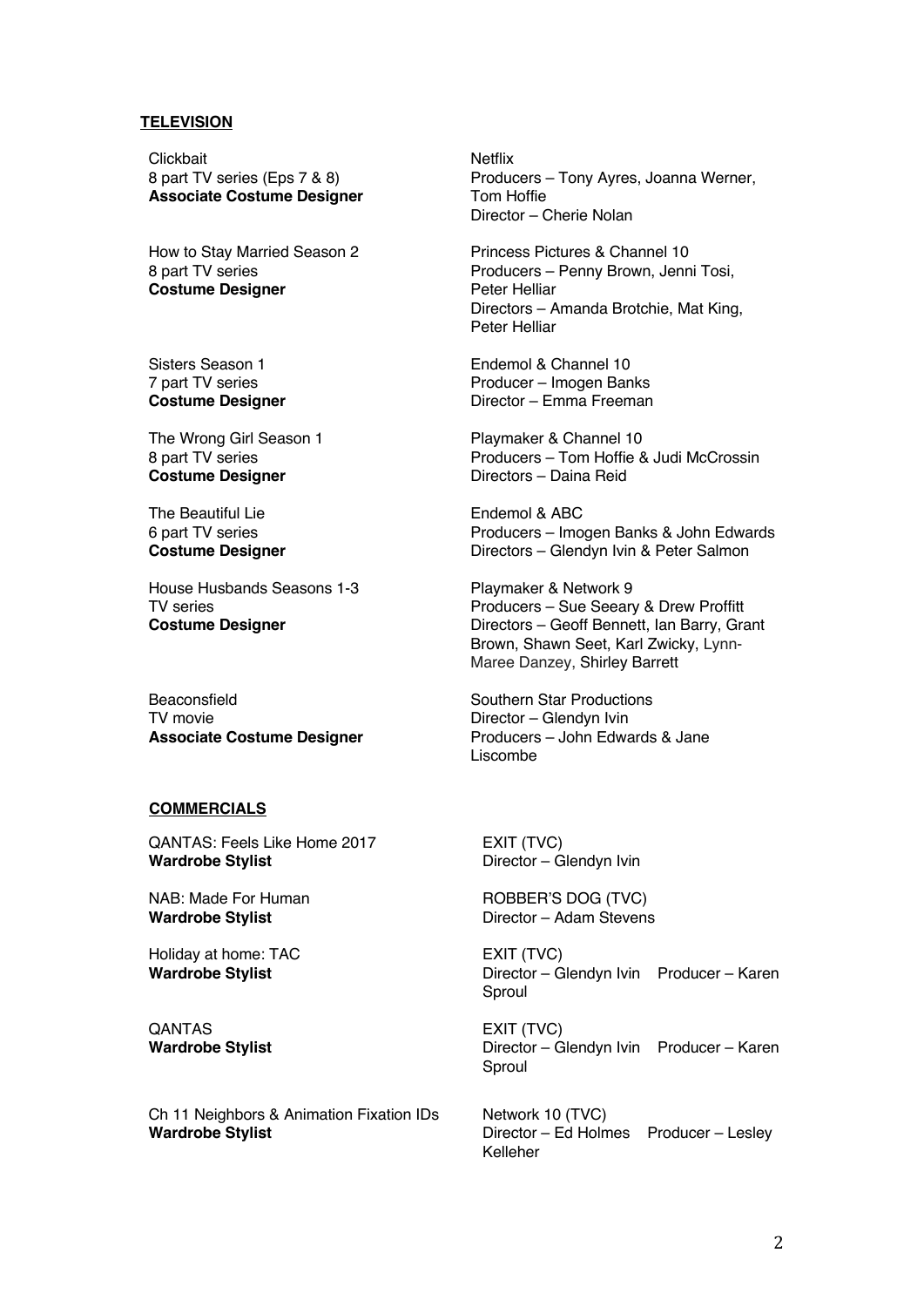### **MUSIC CLIPS**

| Northcote (so hung over)/ Bedroom<br>Philosopher<br><b>Costume Designer</b>          | The Money Shot Production (Music Video)<br>Director - Craig Melville Producer - David<br>Curry                               |
|--------------------------------------------------------------------------------------|------------------------------------------------------------------------------------------------------------------------------|
| Love the Fall<br>Michael Paynter/ featuring The Veronicas<br><b>Costume Designer</b> | Incendia Production<br>(Music Video/Filmed in Los Angeles)<br>Director - Darren McFarlane Producer -<br>Ben Grogan           |
| <b>SUPERVISOR POSITIONS</b>                                                          |                                                                                                                              |
| Angry Boys<br><b>Costume Supervisor</b>                                              | Princess Pictures (Comedy/TV Series)<br>Creator - Chris Lilley Producer - Laura<br>Waters<br>Costume Designer- Kitty Stuckey |
| My Year Without Sex<br><b>Costume Supervisor</b>                                     | My Year Pty Ltd (Feature Film)<br>Director- Sarah Watt Producer - Bridget<br><b>Ikin</b><br>Costume Designer- Kitty Stuckey  |
| LLove You Too<br><b>Costume Supervisor</b>                                           | Princess Pictures (Feature Film)<br>Director - Daina Reid Producer - Yael<br>Bergman<br>Costume Designer- Kitty Stuckey      |

## **RESEARCH**

Erin is a Doctor of Creative Industries, graduating from Queensland University of Technology in 2018. Her research focused on the role of the costumer design in characterisation for film and television. Erin developed a philosophy for the practice of costume design based on the triangulation of embodiment of character, voice of the designer and collaboration.

In 2016 Erin was awarded a Churchill Fellowship. The fellowship took her on a 7 week professional development journey, working with costume designers and production companies around the world to expand her own design practice and networks and share those findings with the film and TV community on return to Australia.

In 2010 Erin commenced fieldwork with a research project in the Sultanate of Oman, Interweavings. (www.interweavings.com). An ethnographic study of women's traditional dress and regional identity. The project was run through Sohar University Sultanate of Oman Department of Humanities and the Project Manager was Dr Thomas Roche. This project is on going.

#### **Publications**:

Roche, T., Roche, E. and Al-Saidi (2012) *Interwoven: Women's Dress Practices and Identity on the Arabian Peninsula* International Journal of Interdisciplinary Social Sciences, Volume 6, Issue 10 pp.133-144

Roche, T. and Roche, E. (2012) *Interwoven: Identity and Dress amongst Sedentary and Nomadic Peoples of the Arabian Peninsula* Brownie, B. Petican, L. and Reponen, J. (Editors) *Fashion: Exploring Critical Issues*. Interdisciplinary Press: Oxford United Kingdom, Chapter 3, pp.109-120